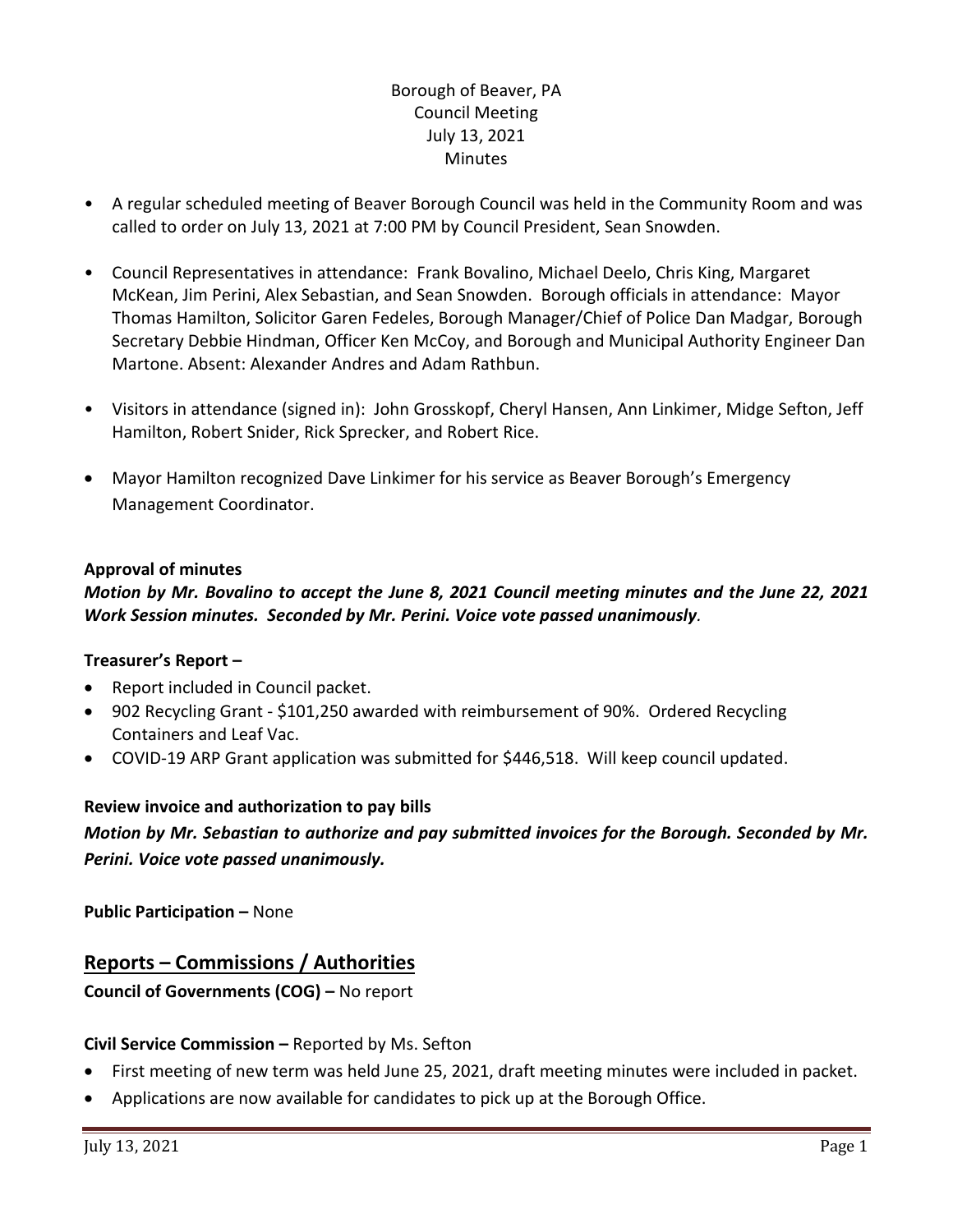- o 8 applications have been picked up
- o 3 applications have been completed and returned
- $\circ$  Applications are to be returned to the Borough Office by Tuesday, July 27<sup>th</sup> at 3:00 p.m.
- Next meeting will be held at the Borough Building Community Room Tuesday, August 3rd at 4:00 p.m.
	- o Will take any questions or discussions from the public first and then enter into Executive Session to review applications.

### **Zoning Hearing Board (ZHB) –** No report

### **Planning Commission –** Reported by Mr. Rice

- Planning Commission minutes from virtual meeting held April 19, 2021 and 2020 Annual Report included in Council packet.
- The Planning Commission has created a sub-committee to review zoning recommendations. A presentation will be made to Council at the next Work Session.

### **Tree Commission –** Reported by Mr. Madgar

- Highway Department and Tree Commission working together on a project at 3<sup>rd</sup> and Buffalo Street and 4<sup>th</sup> and Buffalo Street.
- Tree was hit on 3<sup>rd</sup> Street by a vehicle and needs removed. Will be paid by driver's insurance, not by the borough.

### **Code Enforcement Officer Report –**

June 2021 report from Code Enforcement Officer enclosed in council packet.

### **Historic Architectural Review Board (HARB) – Reported by Mr. Rice**

- Awaiting recommendation from Council regarding their proposed Historic Preservation Plan.
	- $\circ$  Mr. Snowden A recommendation will be discussed at the next Work Session and the Borough Solicitor will also attend the Work Session meeting to answer any questions.

## **Municipal Authority –** Reported by Mr. Deelo

- DEP approved new disinfectant for water supply. Previously using chlorine gas which is considered hazardous. The new disinfectant procedure of sodium hypochlorite is a safer and has been installed. The Municipal Authority is still awaiting test results of the new procedure.
- Municipal Authority Engineer sent DEP a list of questions in June regarding the proposed air monitor to be located on Municipal Authority property in Beaver.
- DEP's response was emailed to all council members and suggests the following:
	- o Data collected would be used for analysis by DEP. Data would be shared to community members via website.
	- $\circ$  DEP is willing to discuss location other than the one they proposed. Beaver Borough and the Municipal Authority believe a different location would be better for the community.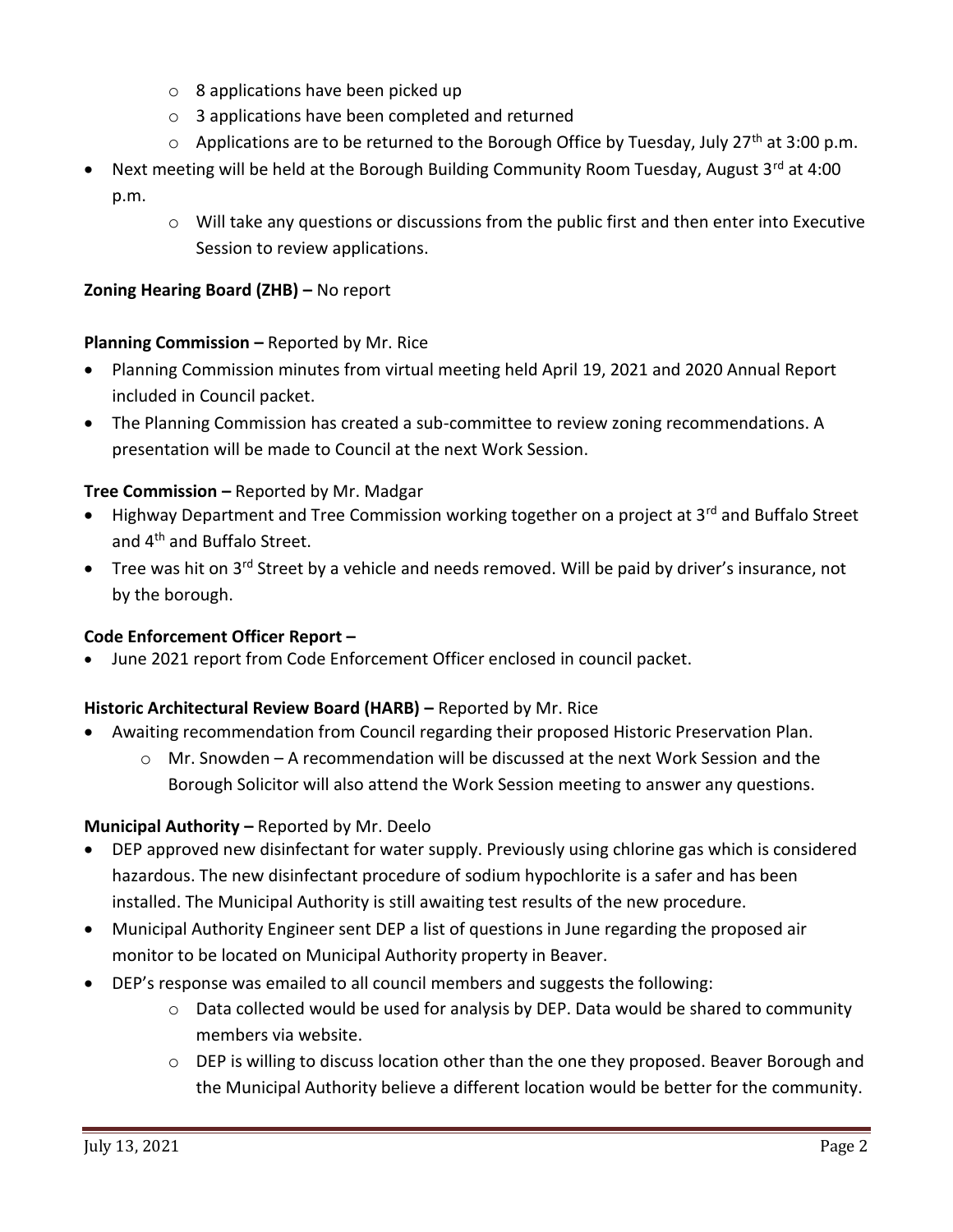- o DEP is aware that any proposed location would be in a floodplain.
- $\circ$  DEP is not directly involved in the fence line air monitoring program agreed by Shell but DEP will look into it.
- DEP is requesting a response to their request for permission to build an air monitoring station on MA property. Agenda at July 21 Municipal Authority meeting will include discussion and possible vote.
- The Municipal Authority is inviting comments from Beaver Borough via verbal comments, minutes, motions or resolution. Additional opportunities for comments will be available at the Municipal Authority meeting on July 21, 2021 at 5:00pm.
	- $\circ$  Ms. McKean Is the Municipal Authority seeking an official recommendation from Council?
		- Mr. Deelo It is the Borough's decision if they would like to respond or make a recommendation.
		- **Solicitor Fedeles This would be located on Municipal Authority's property.**
		- Mr. Deelo This is ultimately the Municipal Authority's decision but since it affects the entire community, they are welcoming any input from the Borough.
		- Ms. McKean Believes that more air monitoring will be better for the community. Prefers that the monitor be installed near the sewer plant rather than a different location.
		- Mr. Snowden Council members can attend a Municipal Authority meeting to express any concerns or comments but it will not mean you are speaking on behalf of the Borough.

# **Council Committee Reports**

## **Shaw Park/Pool –**

Pool Committee May 10<sup>th</sup> meeting, June 2021, and July 2021 meeting reports included in council packet.

# **Reports**

## **Manager's/Police Report –** Reported by Mr. Madgar

- Reviewed Borough Manager report provided in council packet.
- COVID-19 Disaster DR4506 Public Assistance Grant Received \$9,501.43
- COVID-19 ARP Funds Submitted paperwork on July 2, 2021 for \$446,518.00
	- $\circ$  Solicitor Fedeles Should receive payment in two installments, one this year and the second next year. This money can be spent up until December 2024. Clarification of what the money can be spent on is still being waited on from the U.S. Department of Treasury, as it just currently lists stormwater, water, and sewer projects.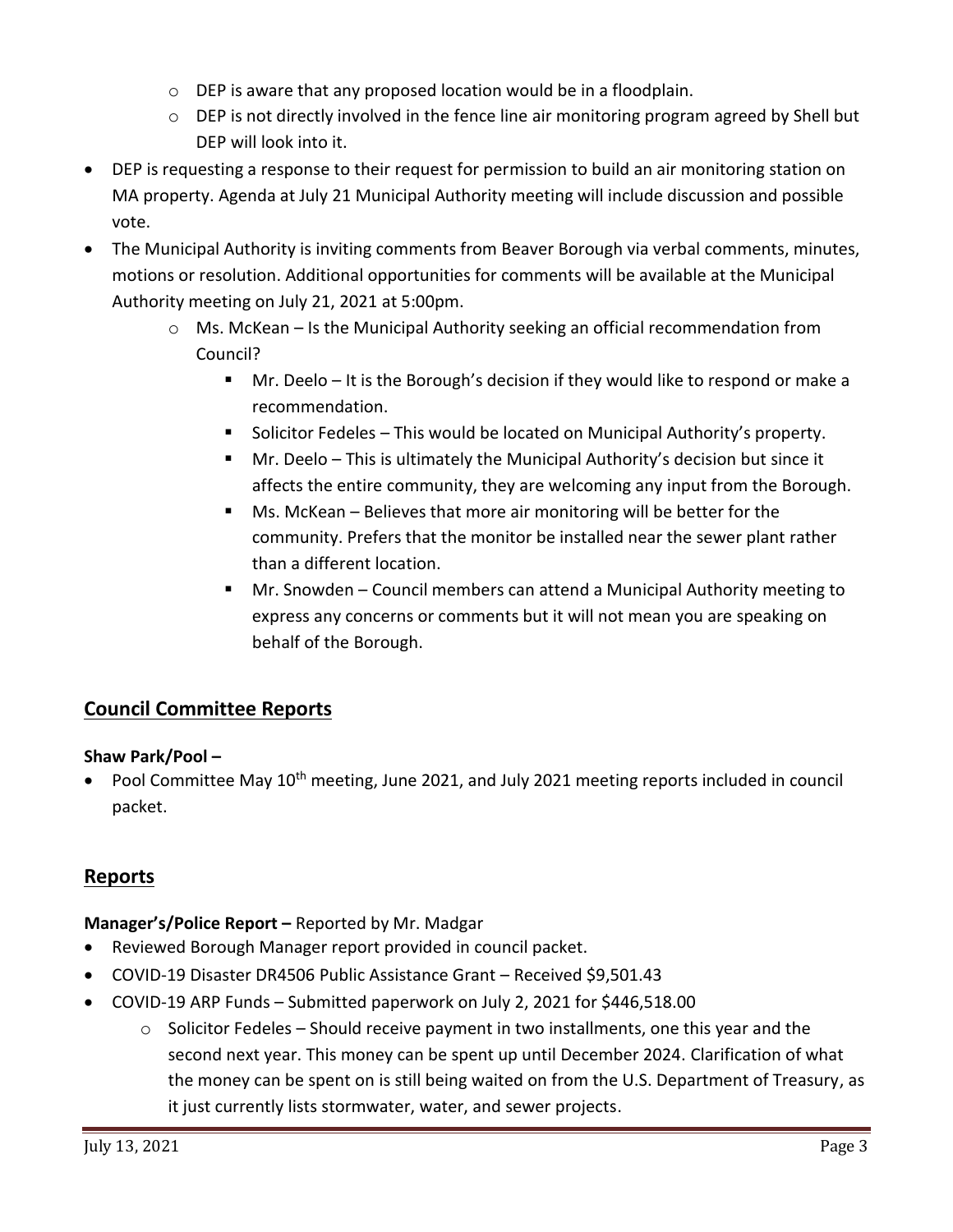- $\circ$  Mr. Madgar Money will be deposited into the capital fund once received.
- $\circ$  Solicitor Fedeles The Borough can review if there are any qualifying internal projects the money could be used for, any remaining money could be forwarded to the Municipal Authority.
- o Mr. Madgar Asked Council to start thinking of any potential projects.
- Received \$12,173.06 from Hostetter Auctioneers
- Planning Commission will be making a presentation at the next Work Session regarding proposed changes to the Zoning Ordinance.
- Updated Council on tree located at 365 Dravo Avenue.
- Light Up Night will be held this year.
- Reviewed Rental Registration:
	- o 660 registered
	- o 252 inspections
	- o 36 re-inspections
- Reviewed attached letter from the PA Attorney General Josh Shapiro that discussed a potential \$6,000 bonus for new police officers along with other benefits to help increase the police force across the state.
- Congratulated Detective Jim DeGori as he was recognized by the International Association of Financial Crimes Investigators.
- Discussed upcoming motion for payment to Wilson Restoration, Inc. in regards to additional work on the Clark Park Memorial in the amount of \$8,500.00. Work will include repairs to the steps leading up to the monument, repairs to concrete power washing and four plaques cleaned.
	- $\circ$  Ms. McKean Suggested placing large planters around the memorial instead of a chain.
	- o Mr. Madgar After the project is complete, Borough workers will be able to remove shrubbery, add new landscaping, update sidewalks with handicapped ramps, add lighting, etc.
	- $\circ$  Solicitor Fedeles The Borough has already reached out to different companies to bid on this project and it has been determined that this is a specialty project since many entities were not able to do the work/bid. As a specialty project, a bid is not required even though this will raise the cost of the project over the threshold.
	- o Mr. Madgar This still falls within the Borough Manager's threshold.
	- $\circ$  Ms. McKean This will not be included in the original contingency money that was allotted. It is still important to keep this contingency money in case of any surprise costs.
	- $\circ$  Mr. Martone Project should be able to start in approximately one month.

## **Motion – Clark Park Monument Preservation**

*Motion by Ms. McKean, I move that Beaver Borough Council approve the attached quote from Wilson Restoration, Inc. date July 9, 2021 in the amount of \$8,500.00. Seconded by Mr. Perini. Voice vote passed unanimously.*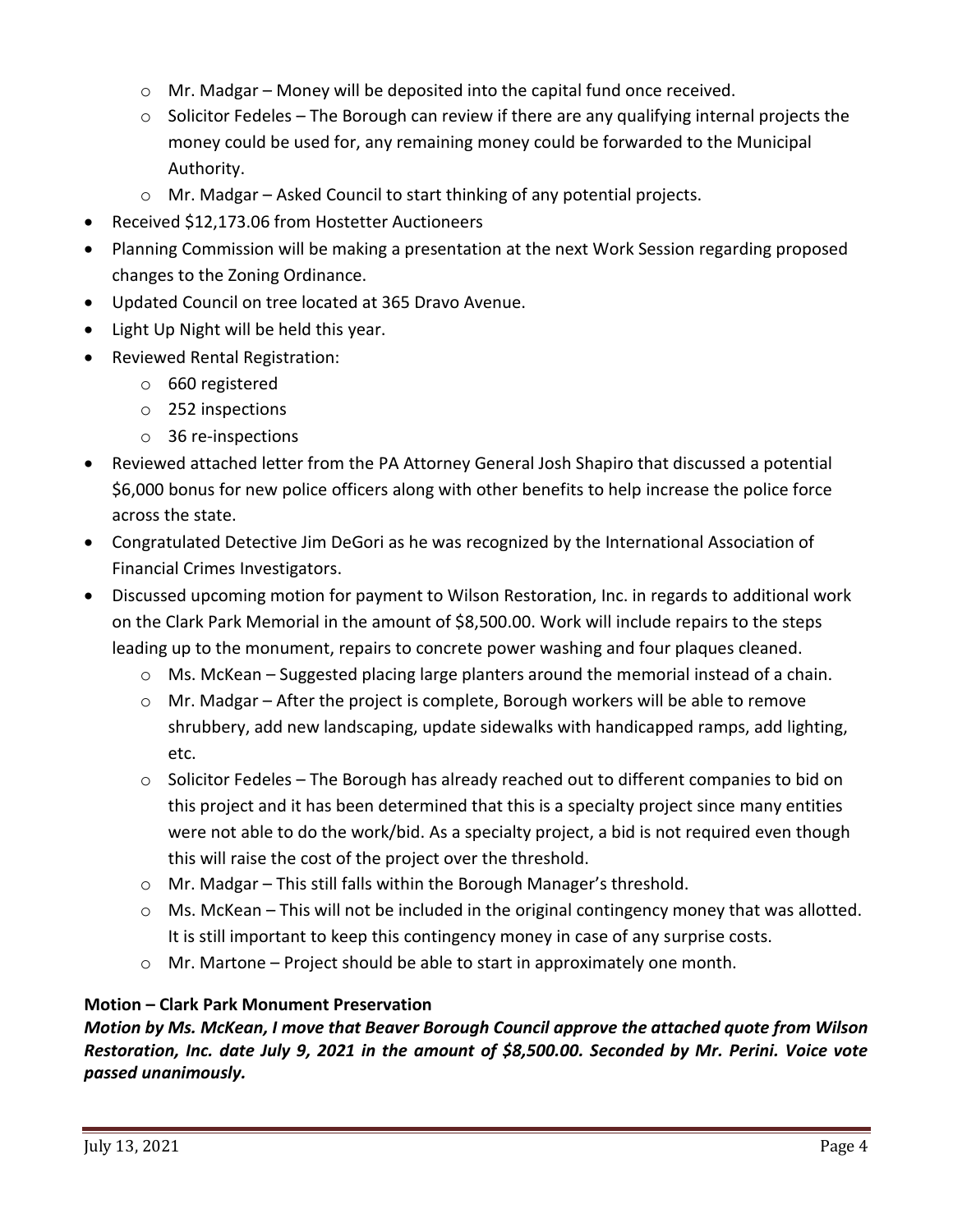- Ms. King Asked if water bills would go back to being issued quarterly or if it is cheaper to issue them more frequently.
	- $\circ$  Mr. Madgar Water bills and the frequency that they are issued is determined by the Municipal Authority.
	- o Mr. Deelo It works better for the Municipal Authority to have a steadier flow of income. Also, there are no longer meter readers, readings come in directly to the Municipal Authority more frequently.

# **President's Report –** Reported by Mr. Snowden

 Requested that a review of the ordinance regarding mobile campers be added to the Work Session agenda.

# **Mayor Hamilton –**

- Complimented Detective DeGori on his recognition. Regardless of where the victim lives, if the crime occurs with the bank located in Beaver Detective DeGori is assigned the case.
	- $\circ$  Ms. McKean Suggested that an article be placed in the Beaver Life magazine of these common scams.
	- o Mr. Madgar A couple articles have been done but another can be written for an upcoming issue.

## **Police Department – No report**

## **Fire Department** – Reported by Chief Grosskopf

- Fire department is doing well with memberships and currently have five members attending the training course.
- Fire department has responded to 90 calls so far this year, one being a hazmat situation.
- Thanked Borough for their ongoing support of the fire department.
- Mr. Snowden thanked Chief Grosskopf for his leadership and the increase in membership.

## **Emergency Management Coordinator –** No report

## **Borough Engineer and Borough Municipal Authority Engineer –** Reported by Mr. Martone

- Municipal Authority Engineer's mid-April 2021 through mid-June 2021 report included in Council packet.
- Borough Engineer's June 2021 report included in Council packet.
- Pleased with work done by Caruso Paving on Fourth Street. Caruso Paving was paid for and hired by Columbia Gas.
	- $\circ$  Line striping will be done on Fourth Street next week. Company was also hired by Columbia Gas.
- Putting a bid together for the next paving project to begin this fall, streets will include those affected by the Gas Line Replacement project and a few side streets selected by the Borough.